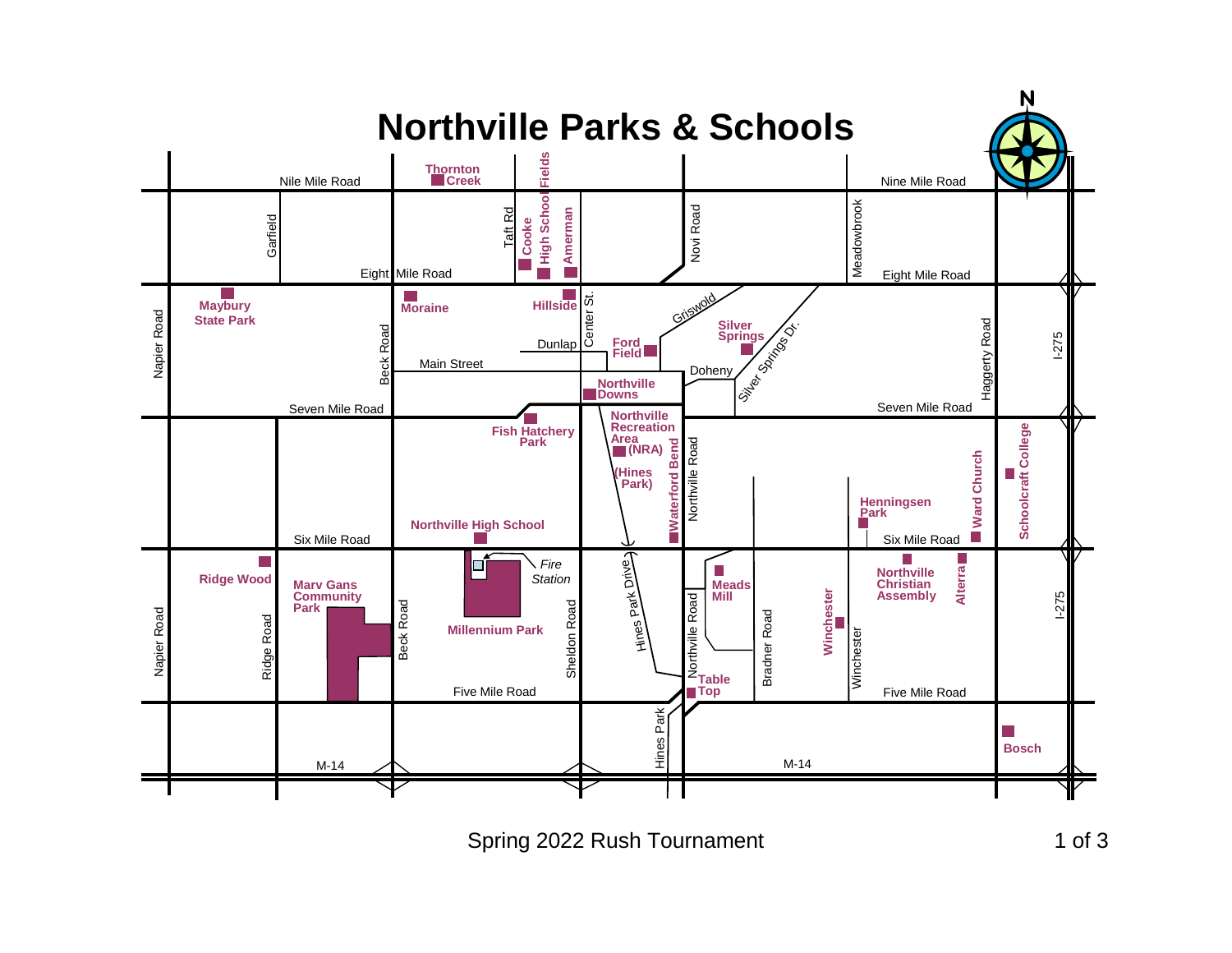## **Millennium Park**





Spring 2022 Rush Tournament 2 of 3